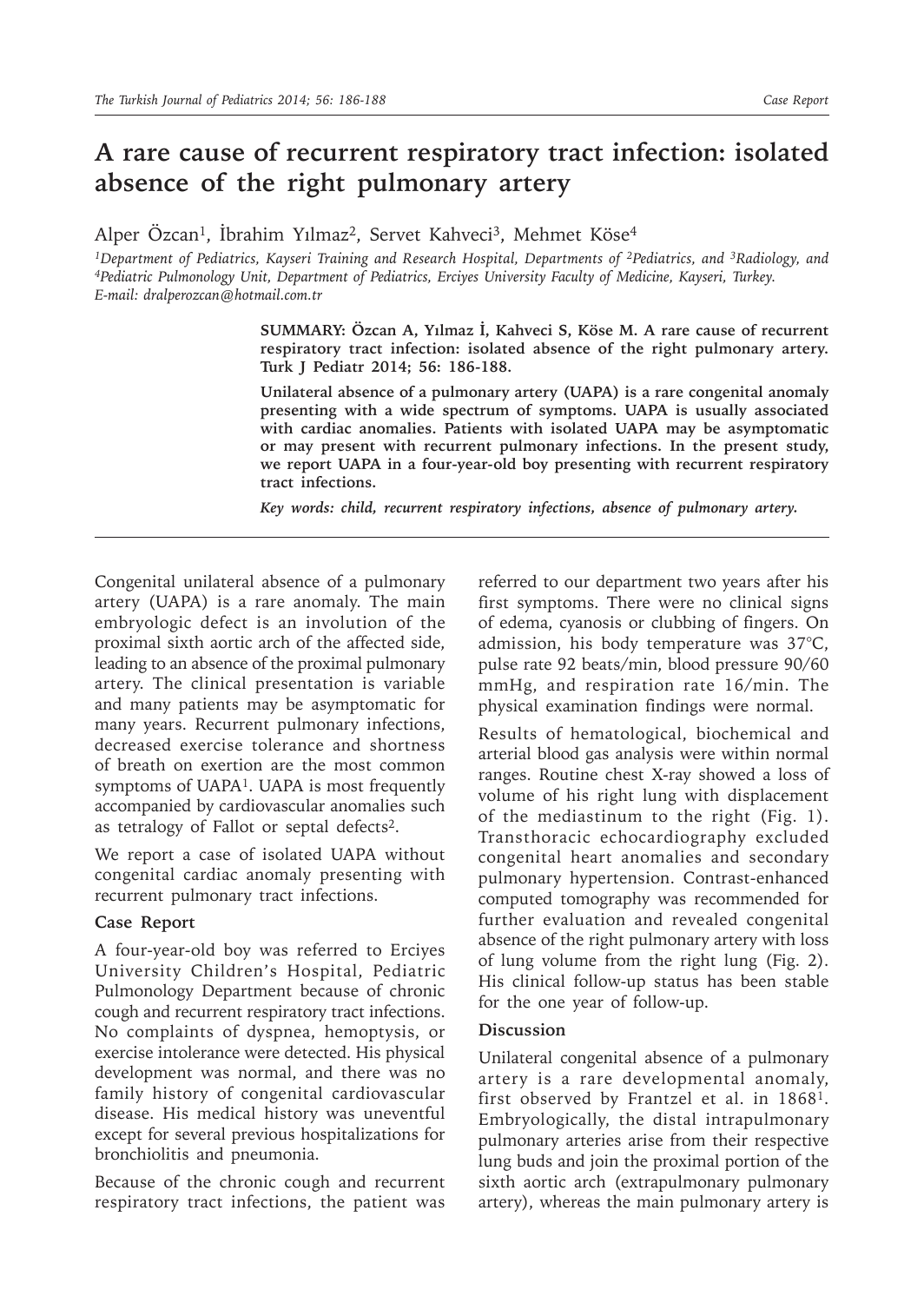derived from the pulmonary arterial portion of the truncoaortic sac3. UAPA is thought to occur due to an involution of the sixth aortic arch and a persistence of the communication between the intrapulmonary artery and the ductus arteriosus<sup>4</sup>. There is no predilection for the right or left side, although the condition is somewhat more common on the right. However, left-sided agenesis seems to be more frequently associated with cardiac abnormalities such as tetralogy of Fallot or septal defects<sup>5</sup>. There was no cardiac anomaly in our patient.

Many patients with UAPA can remain asymptomatic for a long period, and the actual prevalence of UAPA is difficult to establish in these asymptomatic patients. The majority of patients are identified incidentally during routine medical evaluations performed for different reasons. Some reports state that 30% of patients are asymptomatic3. Although a majority of patients are asymptomatic, our patient experienced several recurrent respiratory infections. Patients with isolated unilateral absence of the right pulmonary artery may be asymptomatic or may present with cough, recurrent pulmonary infections, hemoptysis, or dyspnea on exertion<sup>6</sup>. Symptoms can sometimes be masked by factors such as pregnancy or high altitude7,8. Patients may also develop pulmonary arterial hypertension with right heart failure<sup>9</sup>.

The pathogenesis of recurrent infections is unknown, but it is hypothesized that bronchoconstriction from alveolar hypocapnia, diminished delivery of inflammatory cells, and dysfunctional mucociliary clearance play a role. Hemoptysis is caused by excessive



**Fig. 1.** X-ray showed a loss of volume of the right lung with displacement of the mediastinum to the right.



**Fig. 2.** Contrast-enhanced computed tomography showing absence of the right pulmonary artery with loss of lung volume from the right lung.

systemic collateral circulation, which may include bronchial, intercostal, subclavian, or subdiaphragmatic arteries<sup>10</sup>.

Typical chest radiographic findings are ipsilateral cardiac and mediastinal displacement, ipsilateral hemidiaphragm elevation with volume loss of the affected lung, absent hilar shadow, and hyperinflation of the contralateral lung. Our patient had right mediastinal displacement, right lung volume loss and diaphragm elevation in the chest radiograph. A contrast-enhanced computed tomography of the thorax can confirm the absence of the affected pulmonary artery<sup>11</sup>. The principal radiologic differential diagnosis is Swyer-James, or MacLeod's, syndrome, in which the expiratory chest radiograph shows air trapping and the ventilation–perfusion scan reveals decreased ventilation and perfusion, as well as delayed washout in the ventilation  $scan<sup>12</sup>$ .

Treatment options for the symptomatic patient are varied and controversial. Medical management of pulmonary hypertension with calcium channel blockers and prostacyclin has been proposed<sup>13</sup>. Surgical options include pneumonectomy and revascularization of the residual intrapulmonary pulmonary artery to a hilar artery. Embolization of the collaterals has been shown to be a safe alternative treatment in the symptomatic patient<sup>14</sup>. We did not use any medical or surgical treatment because of the patient's stable clinical status.